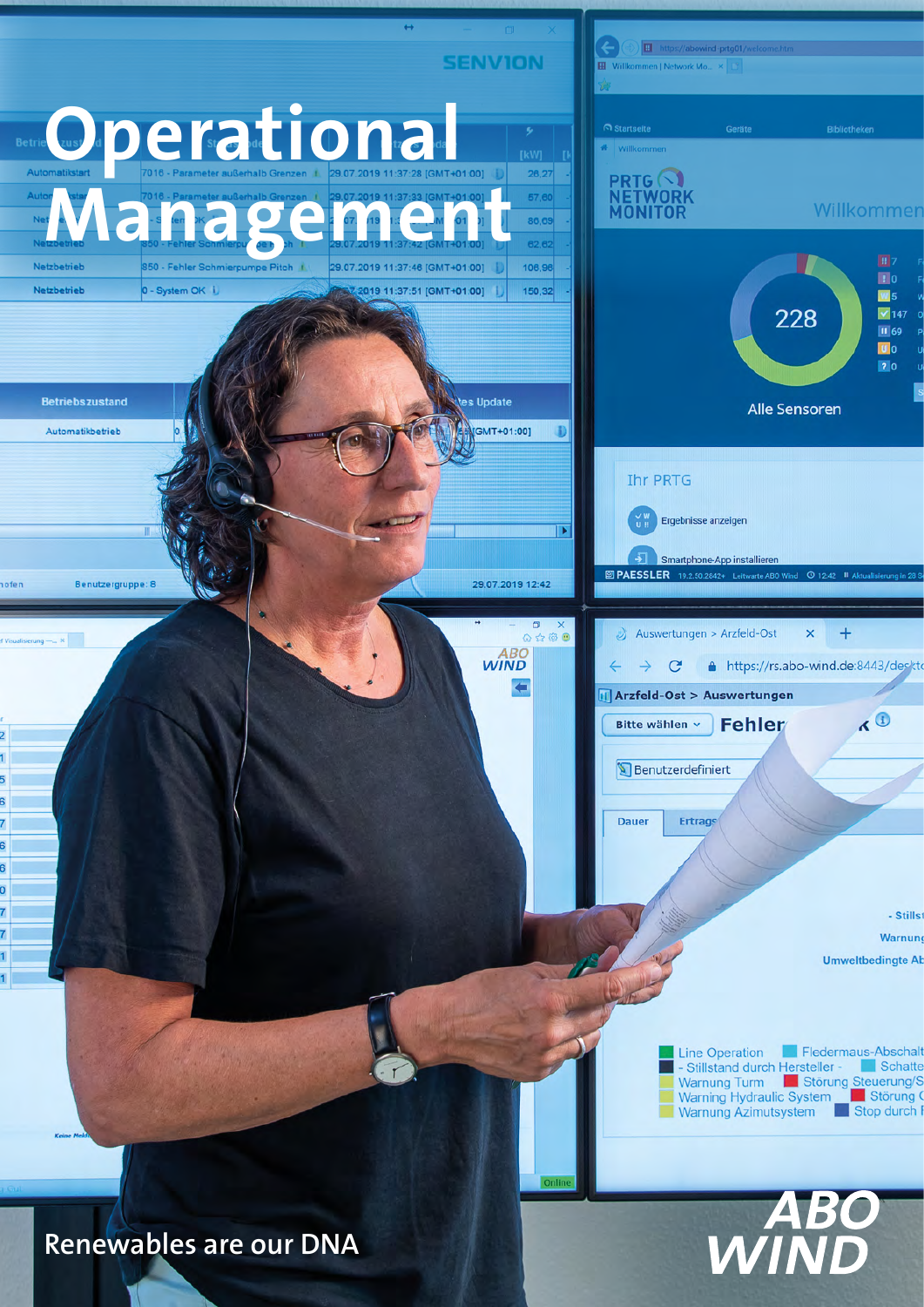| Operational Management: Select the service levels you desire for your wind farm!                                                                                                                                                                                                                                                                                                            |                                                                                                                                                                                                                                                                                                                    |                                                                                                                                                                                                                                          |                                                                                                                                                                                            |                                                                                                                                                                                                                                                                                                        |                                                                                                                                                                                                                      |                                                                                                                                                                                                                                                                  |                                                                                                                                                                                                                                                                                   |                                                                                                                                |  |  |
|---------------------------------------------------------------------------------------------------------------------------------------------------------------------------------------------------------------------------------------------------------------------------------------------------------------------------------------------------------------------------------------------|--------------------------------------------------------------------------------------------------------------------------------------------------------------------------------------------------------------------------------------------------------------------------------------------------------------------|------------------------------------------------------------------------------------------------------------------------------------------------------------------------------------------------------------------------------------------|--------------------------------------------------------------------------------------------------------------------------------------------------------------------------------------------|--------------------------------------------------------------------------------------------------------------------------------------------------------------------------------------------------------------------------------------------------------------------------------------------------------|----------------------------------------------------------------------------------------------------------------------------------------------------------------------------------------------------------------------|------------------------------------------------------------------------------------------------------------------------------------------------------------------------------------------------------------------------------------------------------------------|-----------------------------------------------------------------------------------------------------------------------------------------------------------------------------------------------------------------------------------------------------------------------------------|--------------------------------------------------------------------------------------------------------------------------------|--|--|
|                                                                                                                                                                                                                                                                                                                                                                                             | <b>Technical Management</b>                                                                                                                                                                                                                                                                                        |                                                                                                                                                                                                                                          |                                                                                                                                                                                            | <b>Commercial Management</b>                                                                                                                                                                                                                                                                           |                                                                                                                                                                                                                      |                                                                                                                                                                                                                                                                  |                                                                                                                                                                                                                                                                                   |                                                                                                                                |  |  |
|                                                                                                                                                                                                                                                                                                                                                                                             | <b>Remote Monitoring</b>                                                                                                                                                                                                                                                                                           | On-site Service                                                                                                                                                                                                                          |                                                                                                                                                                                            | Operation                                                                                                                                                                                                                                                                                              | <b>Environment Impact</b><br>Control                                                                                                                                                                                 | Accounting                                                                                                                                                                                                                                                       | Contracts                                                                                                                                                                                                                                                                         | Commercial<br>Management                                                                                                       |  |  |
| Premium                                                                                                                                                                                                                                                                                                                                                                                     | Analysis of operating data<br>to optimise performance<br>Plausibility check of operating<br>data<br>Optimised data communication<br>& quality<br>Maintenance of operator portal<br>Premium access to monitoring<br>software                                                                                        | ABO Lock in each WTG with<br>intelligent key management and<br>component access control<br><b>Biannual inspections of WTGs</b><br>Monthly visual inspection of<br>facility<br>lce resets                                                 |                                                                                                                                                                                            | Review of updates, upgrades,<br>operating reports and data by<br>technical experts to optimise<br>performance<br>Plausibility check as proof of<br>authority<br>Extended monthly "Premium-Plus"<br>report<br>Monthly availability comparison<br>Incident and damage management<br>by technical experts | Recommendations on<br>mitigating environmental<br>impact<br>Stakeholder management<br>Annual inspections of<br>compensation measures<br>Support with local complaints<br>■ Technical support for noise<br>monitoring | Integrated approval processes<br>$\blacksquare$ Support for tax law inquiries<br>Cost analyses<br>■ Supporting external auditors<br>Preparation of the notes to the<br>annual financial statements<br>Corporate law procedures<br>■ Support for general meetings | Contract optimisation, including<br>RFQs and tender-process<br>management<br>Tracking of compensation<br>payments (feed-in management)<br>Assessment of eligibility for<br>curtailment compensation<br>payments<br>Evaluations and reporting                                      | Monthly reporting based on<br>customer requirements<br>■ Management of bank financing<br>Optimisation of operational costs     |  |  |
| Comfort                                                                                                                                                                                                                                                                                                                                                                                     | $\sqrt{24/7}$ remote monitoring via<br>Control Room<br>Coordinated and predictive fault<br>clearance<br>Data Network monitoring<br>Performance curve check for<br>performance monitoring<br>Notification to off-taker<br>Performance monitoring of<br>subsystems<br>Comfort-level access to<br>monitoring software | Coordination of switching<br>authorisation<br>Annual inspection of WTGs<br>Monthly visual inspection of<br>facility<br>Coordination of vegetation<br>control.<br>Key management on site<br>ABO Lock for component safety in<br>every WTG |                                                                                                                                                                                            | Plant responsibility according to<br>EN 50110<br>Personal technical park manager for<br>proactive monitoring &<br>management<br>Incident management<br>Monitoring of operating conditions<br>Availability monitoring<br>Monthly premium report<br>$\blacksquare$ Insurance management                  | • Monitoring of species protection<br>measures<br>Noise monitoring<br>Land management<br>Coordination and documentation<br>of implemented measures                                                                   | • Payment transactions<br>Dunning - Delinquency<br>collections,<br>VATreturn management<br>Preparation of annual financial<br>statements<br>■ Liaising with tax advisor                                                                                          | Contract management<br>Fulfilment of contractual<br>obligations to off-taker<br>Fulfilment of reporting<br>obligations<br>Audit of feed-in billing<br>Lease accounting<br>Land register monitoring<br>Controlling and filing of<br>guarantees<br><b>Electricity tax Reporting</b> | Full commercial overview<br>Liquidity planning and<br>management<br>Quarterly standard reporting<br>including financing ratios |  |  |
| $\begin{picture}(120,10) \put(0,0){\vector(1,0){10}} \put(15,0){\vector(1,0){10}} \put(15,0){\vector(1,0){10}} \put(15,0){\vector(1,0){10}} \put(15,0){\vector(1,0){10}} \put(15,0){\vector(1,0){10}} \put(15,0){\vector(1,0){10}} \put(15,0){\vector(1,0){10}} \put(15,0){\vector(1,0){10}} \put(15,0){\vector(1,0){10}} \put(15,0){\vector(1,0){10}} \put(15,0){\vector($<br><b>Basic</b> | <b>Electronic logbook</b><br>One central ABO Lock for<br>smart key management<br>Transmission of malfunction<br>notifications<br>Monitoring of the plant status<br><b>Basic customer access to</b><br>monitoring software                                                                                          |                                                                                                                                                                                                                                          | Automated defect, deadline,<br>documentation and incident<br>management<br>Monthly basic report<br>• Monitoring and notification<br>of owner obligations under the<br>maintenance contract |                                                                                                                                                                                                                                                                                                        | Transaction posting<br>Accounting evaluations                                                                                                                                                                        | ■ Maintenance of contract<br>overview<br>Automatic deadline notifications<br>Recording of revenues<br>Plausibilised revenue check                                                                                                                                |                                                                                                                                                                                                                                                                                   |                                                                                                                                |  |  |
|                                                                                                                                                                                                                                                                                                                                                                                             |                                                                                                                                                                                                                                                                                                                    |                                                                                                                                                                                                                                          |                                                                                                                                                                                            |                                                                                                                                                                                                                                                                                                        |                                                                                                                                                                                                                      |                                                                                                                                                                                                                                                                  |                                                                                                                                                                                                                                                                                   |                                                                                                                                |  |  |
| Add-Ons<br>(Additional Project                                                                                                                                                                                                                                                                                                                                                              |                                                                                                                                                                                                                                                                                                                    | Project Handover                                                                                                                                                                                                                         |                                                                                                                                                                                            |                                                                                                                                                                                                                                                                                                        | <b>End of Life Management</b>                                                                                                                                                                                        |                                                                                                                                                                                                                                                                  |                                                                                                                                                                                                                                                                                   |                                                                                                                                |  |  |
|                                                                                                                                                                                                                                                                                                                                                                                             | <b>Handover Support</b><br>Initial inspection coordination<br>the WTG purchase contract<br>■ Selection of external auditors<br>Deadline management<br>Cunnart during initial inconsti-                                                                                                                             |                                                                                                                                                                                                                                          |                                                                                                                                                                                            | <b>Operational Management Documentation</b><br>Obtaining WTG documentation in accordance with                                                                                                                                                                                                          | including, among others:<br>Assessment of resale potential<br>Termination of existing contracts                                                                                                                      | Support of the entire dismantling process and optimisation of return,                                                                                                                                                                                            |                                                                                                                                                                                                                                                                                   |                                                                                                                                |  |  |

|                                                     |                                                                                                                                       | Project Handover                                                                                                                                                                                  | <b>End of Life Management</b>                                                                                                                                                                                                                                                                          |  |  |
|-----------------------------------------------------|---------------------------------------------------------------------------------------------------------------------------------------|---------------------------------------------------------------------------------------------------------------------------------------------------------------------------------------------------|--------------------------------------------------------------------------------------------------------------------------------------------------------------------------------------------------------------------------------------------------------------------------------------------------------|--|--|
| Add-Ons<br>(Additional Project<br>Support Services) | <b>Handover Support</b><br>Initial inspection coordination<br>■ Selection of external auditors<br>■ Support during initial inspection | <b>Operational Management Documentation</b><br>Obtaining WTG documentation in accordance with<br>the WTG purchase contract<br>Deadline management<br>■ Support in obtaining the WTG documentation | Support of the entire dismantling process and optimisation of return,<br>including, among others:<br>Assessment of resale potential<br>Fermination of existing contracts<br>Application for dismantling permit<br>Coordination of the dismantling process<br>$\blacksquare$ Liquidation of the company |  |  |